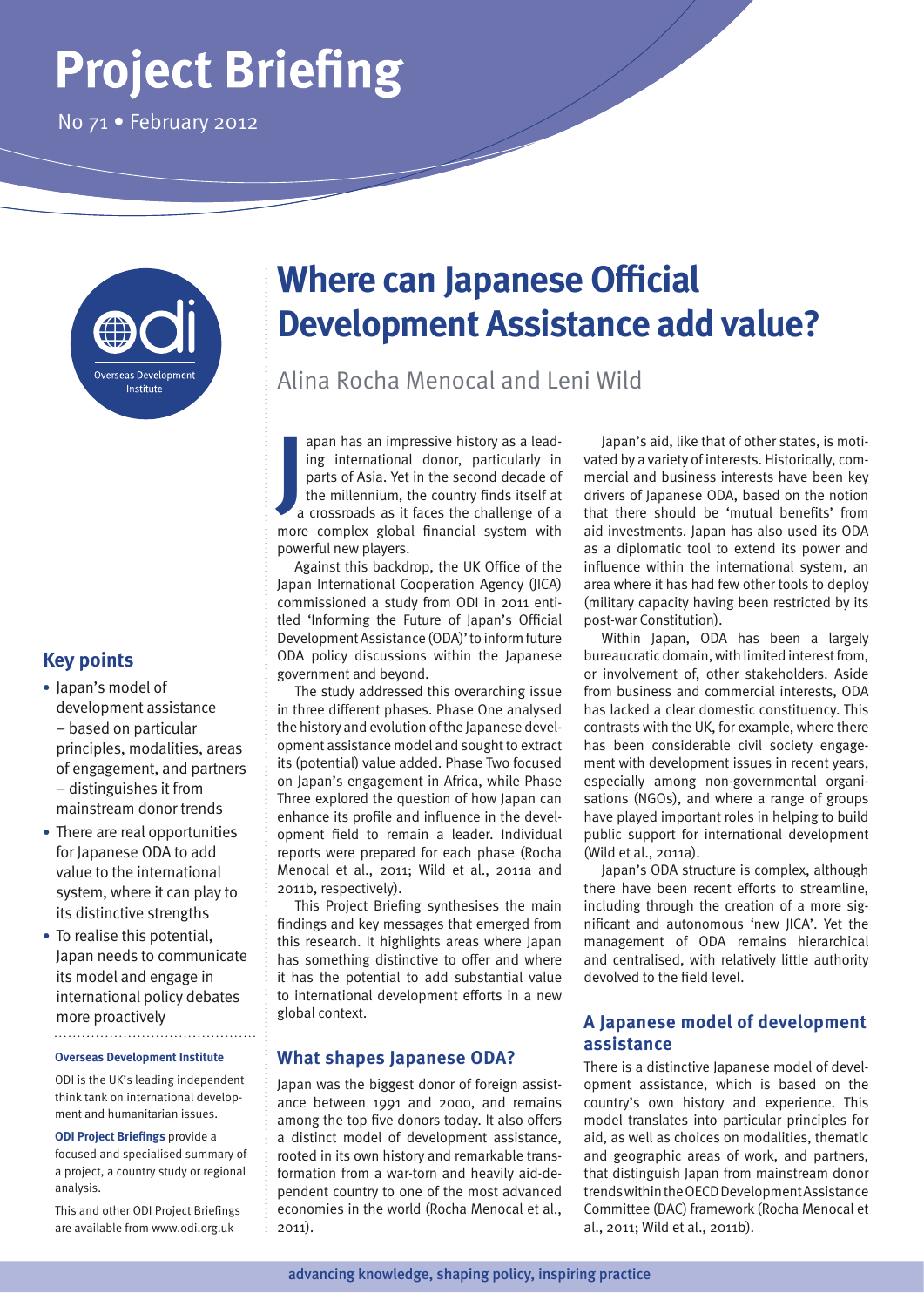#### **Principles**

Japanese ODA is founded on the core principle of non-intervention, which guides much of Japan's foreign affairs thinking. This approach emphasises the concept of self-help, considered fundamental to Japan's own development transformation, and this leads in turn to a more hands-off style of aid delivery than is common among DAC members. Japanese aid has fewer political conditionalities and is intended to be request-based, requiring the participation (and, in principle, the ownership) of government counterparts. While these principles draw from Japan's experience as a donor in Asia, they have also shaped more recent engagement in Africa.

#### **Modalities**

Japan relies on loans rather than grants to channel its ODA. While this is particularly the case in Asia, a significantly higher proportion of aid has been in grants in Africa. Japanese aid is generally projectised and less programme-based in all countries and regions of engagement. This is driven partly by the imperative to ensure that Japanese ODA remains visible. As with some other donors, including those within the DAC, Japanese aid remains tied in key respects, including the use of technical cooperation and procurement.

#### **Areas of work**

An important – and distinctive – characteristic of the Japanese development model is its sustained and long-term thematic focus on infrastructure, industrial production and agriculture as engines of growth. More recently, Japan has tried to diversify its focus towards other areas, including fragile states and human security. However, in practice this has been a bigger feature of policy discourse than of programming.

Unlike other DAC donors, Japan retains a large focus on middle-income countries. It also has very broad coverage, reaching more than 140 countries. Geographically, Japanese ODA has been concentrated in Asia. Japan remains a comparatively small player in Africa, although it has increased development assistance for Africa over the past decade and made a commitment to double its aid to the region in 2008.

#### **Partners**

At the bilateral level, Japan engages almost exclusively with recipient governments, rather than with NGOs or other actors outside the state. In addition, Japan has tended not to work jointly with donors, although there have been recent efforts towards greater coordination.

# **Japan's ODA within the international landscape**

Japanese aid and its influence appear to be at a crossroads. The aid landscape has become more

crowded, with the emergence of powerful new players like China and India. So Japanese ODA is subject to increasing competition and Japan's influence as the 'Asian representative' within high-level international forums is more likely to be challenged.

Within the OECD DAC itself, Japan has long been viewed as one of the more passive members of the official donor 'club', reluctant to follow general DAC trends in thinking about aid effectiveness, and yet not proactive enough in proposing alternatives. The Japanese aid approach has also been criticised by parts of the mainstream donor community on the grounds that Japanese ODA lacks a sufficiently strong poverty focus; is too focused on the hardware of development without due concern about software issues (i.e. governance and institutions); is not programmatic enough; and is too tied to Japan's own commercial interests (Rocha Menocal et al., 2011).

There is also a prevailing perception that Japanese ODA is not well coordinated with that of other donors (within and beyond the DAC). According to some of our interviewees, there is resistance to the concept of aid harmonisation, especially at high levels within the Japanese aid structure. This reflects increased scepticism about 'Western' arguments on aid effectiveness and concerns about reduced traceability of funds, as well as fears about reducing the profile of the Japan as a donor. The 'go it alone' approach has worked well for Japan in Asia, where it has historically exerted considerable influence as a regional leader. However, it may prove more challenging in Africa, where Japan remains a relatively smaller player in a crowded donor landscape. There is reportedly growing awareness among JICA staff at field level about the importance of greater coordination and collaboration, particularly in processes of scaling up assistance and in avoiding duplication.

It is important to note that some of the criticisms mentioned here are applicable not only to Japan but also to other donors. A number of DAC members have continued to tie their aid, and, in general, harmonisation and coordination remains an ongoing challenge for donor practice (OECD, 2011). There is also growing evidence that prevailing donor norms and approaches are being questioned as the aid landscape becomes more diverse and fragmented. Increasingly, there is a plurality of models and approaches to development assistance, making it important for Japan to situate itself appropriately within this changing landscape.

# **Making more of Japan's distinctive contribution**

In the current global context, there is a real opportunity for Japan not only to offer a different model of assistance but also to provide a distinct and proactive perspective on main trends among DAC members. More could be made of the principles informing Japanese ODA, with special attention to Japan's role as: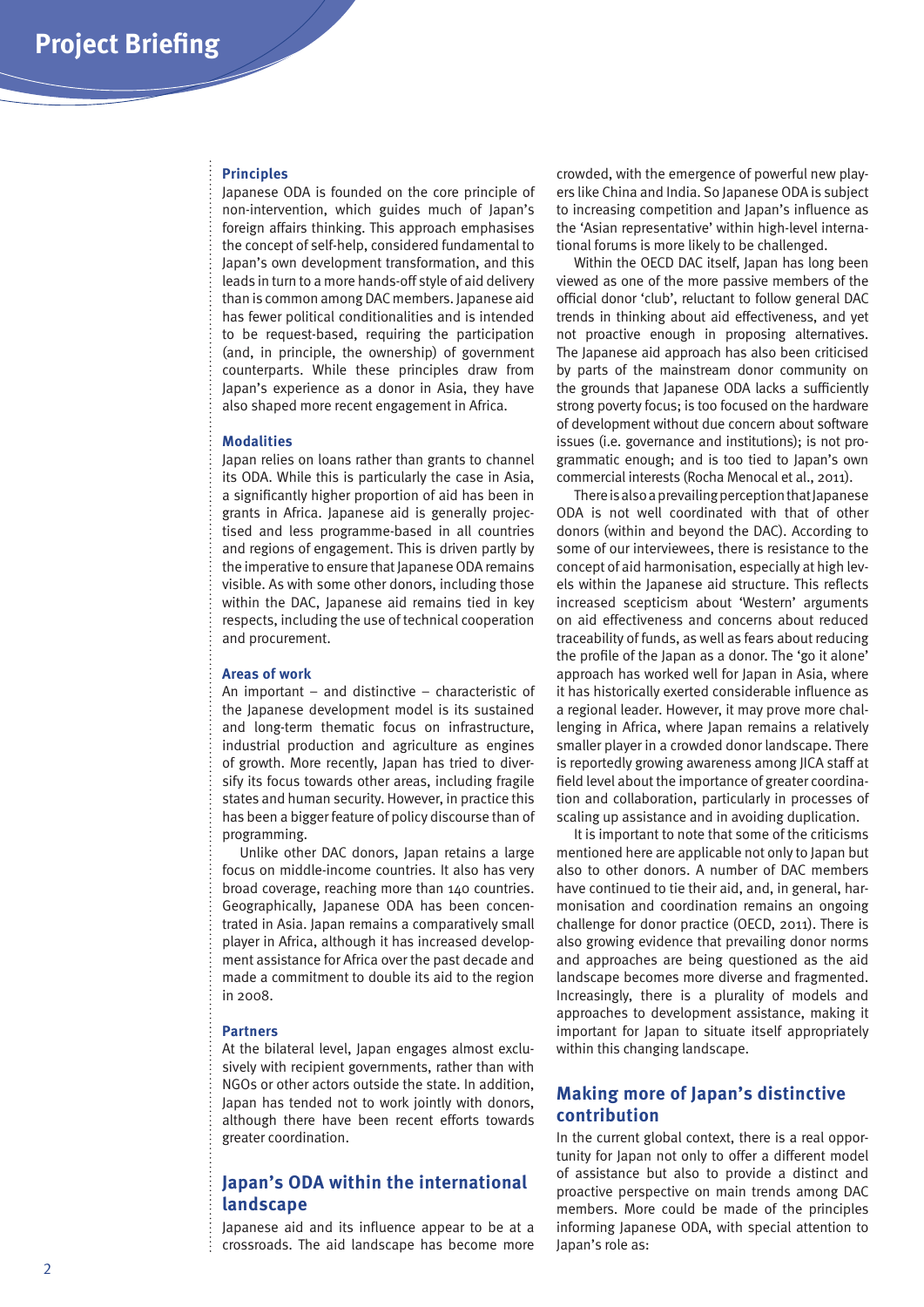- **• A steady supporter.** In terms of its relationships with recipient countries and its sectoral focus, Japan's ODA has shown remarkable steadiness over the years. This continuity of approach has withstood the tendency of other donors to follow changing fashions. In particular, the long-term investment Japan has made in infrastructure and the productive sectors, as well as in higher education, unique among donors, has proven crucial in preventing these important issues from falling off the radar of international development assistance. This focus on infrastructure (as well as agriculture and higher education) has been especially valued in Africa.
- **• A distinctive voice.** A distinctive feature of Japanese ODA has been its emphasis on the lessons derived from Japan's own development transformation, as well as support for the transfer of more general lessons from the East Asian development experience to Africa. This may offer an approach different to those promoted by others within the DAC, for example where policy lessons and advice have drawn on Western 'best practice' that is often ill-suited to the realities of many developing countries. The fact that Japan does not always do things in the same way as other DAC donors underlines that there is no single 'right' way to approach development and this has offered developing countries a wider set of options.
- **• An empathetic partner.** Japan is seen as having a particular sensitivity, humility and understanding in its engagement with other recipient countries, which may be linked to its own history as an aid recipient. This emerged strongly both in general and in the African context, for instance through the Tokyo International Conference on African Development (TICAD). TICAD, spearheaded by Japan, brings together development partners and African leaders to discuss the challenges and priorities for development in the continent. Empathy has also been an important component of Japan's support for South-South cooperation, an area in which the OECD has referred to Japan's efforts as 'pioneering'.
- **• An effective implementer.** As Yanagihara (1998) has argued, the Japanese approach to development may be characterised as an 'ingredients approach', focused on field-level engagement and supporting the relevant institutions that can realise change at the local level. This is in contrast to the 'framework approach' of other DAC members, which is more focused on high-level (or upstream) policy frameworks (GRIPS, 2008). This is borne out by examples of Japanese practice in Africa that emphasise building field-level engagement (often over long timeframes) and prioritise the implementation of specific projects of support, where other DAC donors have tended to focus predominantly on national-level policy engagement, including through programmatic aid.

### **Can Japan capitalise on its distinctive approach?**

Remarkably, there is a general perception that little is known and understood about Japan's ODA and the approach that underpins it. At times, criticisms of Japanese aid reflect misperceptions, and there is little appreciation of how its distinct model might help to make a difference to the effectiveness of development efforts more generally. Japanese ODA has, historically, been a key foreign policy tool, used as a form of investment and a manifestation of economic power and global leadership. Yet, according to observers, there has been too little effort in the UK and beyond to consolidate and learn from the Japanese development model, and to consider where it can best contribute to development debates (Rocha Menocal et al., 2011; Wild et al., 2011 and 2011b).

In order to realise the potential value-added of Japanese aid, the analysis of this study suggests that Japan should engage in more deliberate efforts to communicate its model. This might include capturing and sharing relevant lessons from Japan's own development experience and other development progress in Asia. more effectively and systematically. To date, there has not been enough thorough consideration of how these lessons can be applied appropriately to many African contexts – and what some of the prior conditions might be.

More broadly, Japan has some distinctive perspectives on aid harmonisation, for example calling for complementarity *and* diversity to allow for some commonality of aid policy and instruments but also for a meaningful division of labour to reflect agencies' inherent differences (GRIPS, 2008). Yet, it is not seen as an international leader in setting out new agendas and approaches. JICA programmes and experts, for example, are recognised as having particular strengths at the field or community level, particularly in terms of their in-depth implementation experience, but they are rarely seen as effective in communicating this at the national policy level (see Yoshida (2011) for a discussion of the education sector).

Thus, in general, our research revealed a strong sense that Japan could invest much more in engaging in policy debates. As suggested by our analysis, despite differences in context (with the UK, for instance, having an active pro-international development constituency largely missing in Japan), lessons could be drawn from the UK government's investments in both policy expertise and in support for research and evidence. Over a period of time, such investments have made the UK Department for International Development (DFID) one of the more influential members of the DAC (Wild et al., 2011b). JICA UK's commissioning of this research project and the dissemination of its findings could represent a meaningful step in that direction.

Written by Alina Rocha Menocal (a.rochamenocal@odi.org. uk) and Leni Wild (l.wild@odi.org.uk), ODI Research Fellows. :